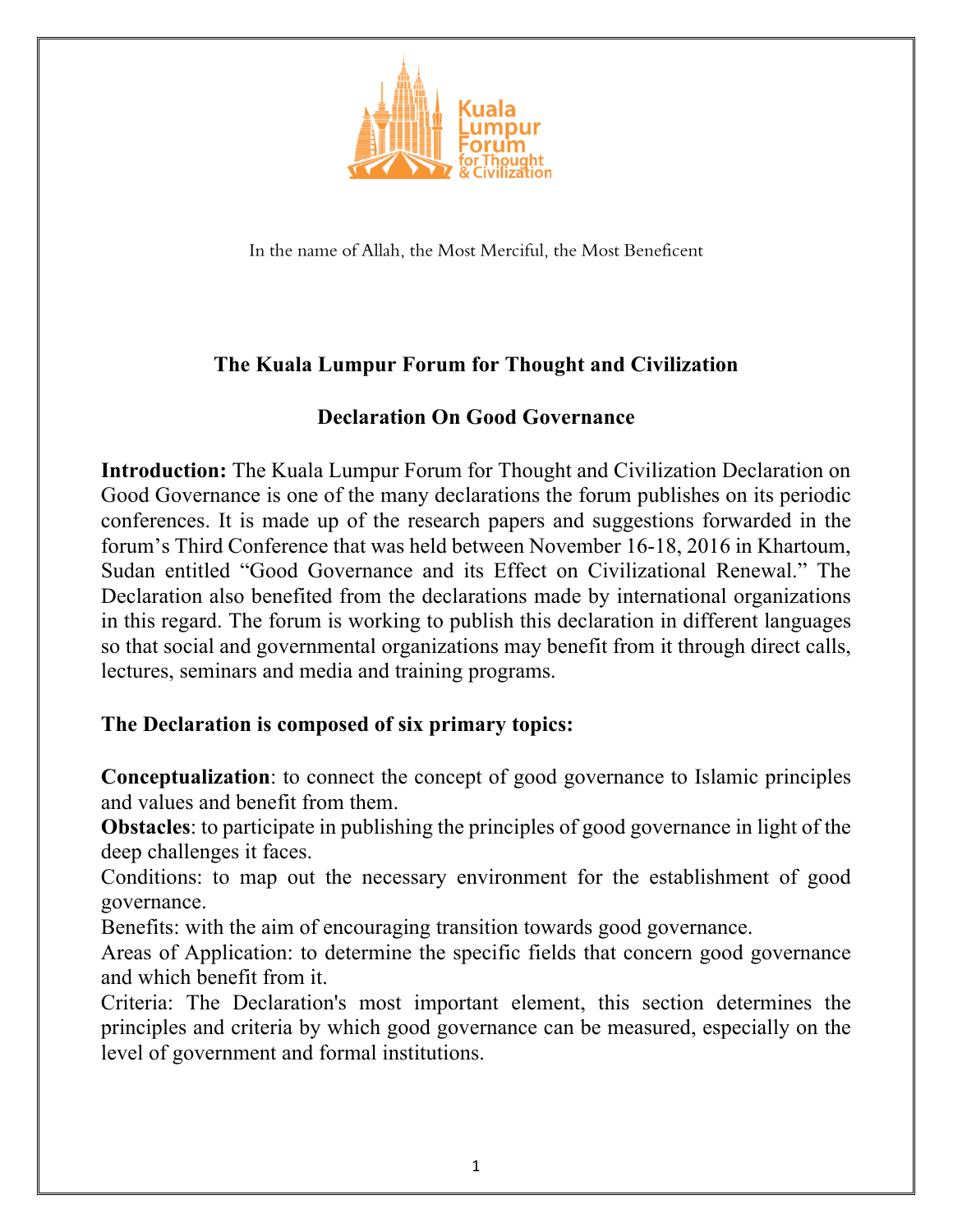## **First: Conceptualization**

Good Governance in the history of the Muslim Ummah is derived from both texts and practice and took inspiration from the Quran's guidance in its rules and general objectives (maqasid) towards the public good, and the Prophetic texts on building the individual, society and state.

The Madina state led by the Prophet (PBUH) and then the Four Rightly-Guided Caliphs was a unique practical experience in establishing good governance as a complete example of values, principles and foundations. The Ummah will continue to measure its degree of good governance according to this experience until the end of times.

Islam is unique in building good governance on the foundation of monotheism and the criteria of high values and ethics, providing justice and shura, preventing harm and corruption. Islam made those values into the spirit which drove the morality of its administrative, legal and institutional structures, which humans discover based on their own place and time with the aim of achieving good governance.

Islamic civilization abounds with examples of good governance with historical models of good governance. Foremost of these is the Madina Constitution which established the concept of the social contract, in addition to the Four-Rightly Guided Caliphs' speeches and letters related to public affairs, and the history books' documentation of the Caliphs and rulers throughout history. This also includes Ulema's writings concerning public affairs, such as Abi Yusuf, Al-Shaybani, Al-Asma'i, Al-Mawaradi, Abu Hamid Al-Ghazali, Al-Tartushi, Ibn Al-Jawzi, Ibn Taymiyya, Ibn Al-Qayyim Al-Jawzia, Al-Shirazi, Ibn Khaldun, Al-Qalqashandi, Al-Juwayni, Abu Ya'la, Al-Izz bin Abdessalem, Al-Shatibi, Ibn Al-Azraq.

Morality in Islam is a necessary aim for the individual, society and state. Islam gives such great importance for people to organize a leader for their affairs, that even groups as small as three should select a leader amongst themselves, confirming the importance of government and its necessity. A moral ruler is one of the pillars of Muslim society, as there are many texts that confirm the status of a moral pious ruler, whereas they threaten the oppressive ruler in both this life and the next.

The Islamic experience of good governance in terms of its values, institutions and tools is the reason for the Ummah's renaissance and reaching its civilizational peaks. Furthermore, its abandoning of good governance is the reason for its backwardness and the oppression and corruption in our countries. There is no path to civilizational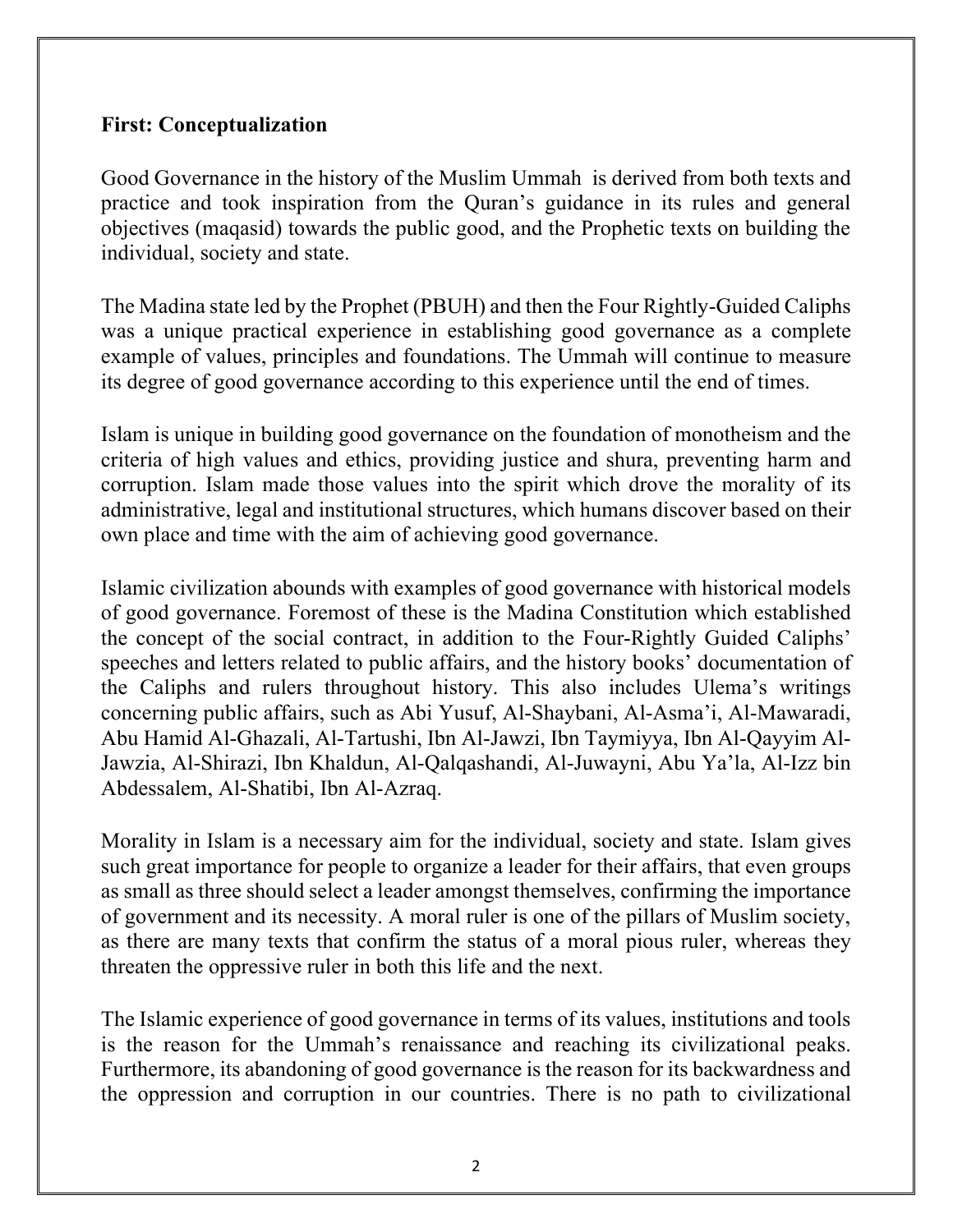renewal except through the principles and values of good governance, such as was the case with the civilizations which preceded it.

The best model of good governance can be reached through pairing the Islamic value system and contemporary criteria of good governance, thereby continuing the historical Islamic experience and benefiting from other successful human experiences.

There are many contemporary definitions of good governance, the most famous of which is the United Nations' definition of development, which considers good governance to be the administrative, political and economic running of the country's affairs at all levels. This includes the mechanisms, processes and institutions through which citizens and groups express their interests, practice their legal rights, and carry out their duties.

Contemporary governments and international organizations have adopted the term of good governance to describe good adminstration, which is in accordance with Islam's moral view. Furthermore, the internationally agreed upon principles and values are in complete accordance with Islamic principles and values. Nonetheless, the absence of successful experiences of good governance within developed countries in terms of just humanitarian values makes good governance appear inadequate in a world facing the spread of poverty, epidemics, war and environmental destruction.

#### **Second- Obstacles**

The Kuala Lumpur Forum for Thought and Civilization considers good governance to be an arduous task that faces several obstacles, the most important of which are:

Values and Predominant Culture: The values ingrained in the human self are the primary motivator for the adoption of institutions of good governance. If these values spread among the general public, they will turn to a solidified public culture which makes good governance easier. However, if these values have been lost among the majority of the populace and the predominant culture opposes these principles, then good and moral governance will become difficult and complicated.

Ignorance of the Values and Principles of Good Governance: Ignorance of the values and principles of good governance and its benefits both from the society's general populace and elite is an important factor in frustrating good governance in public affairs. A lack of popular knowledge of the theory of good governance in societies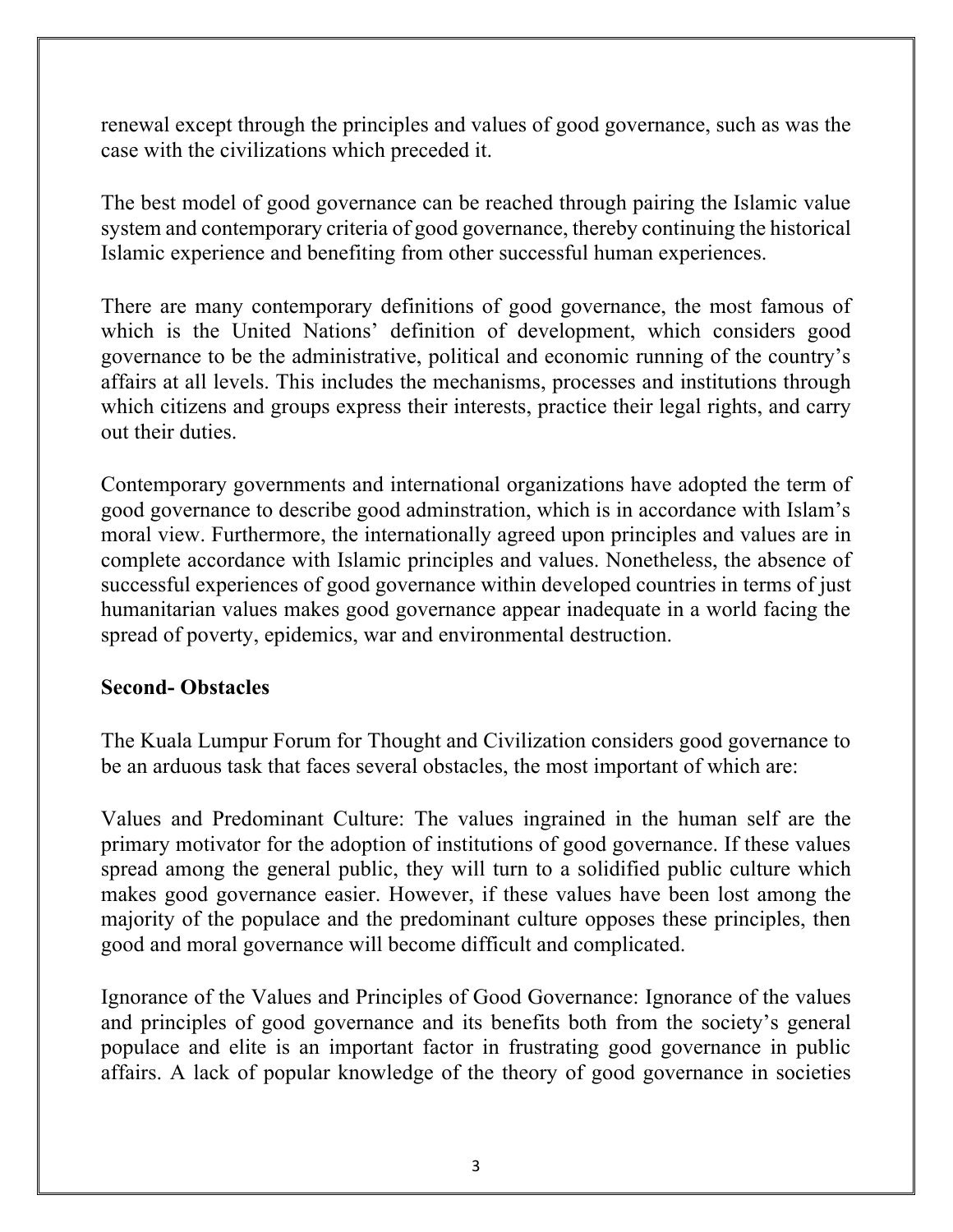makes the social and political transformation towards good governance difficult and limited in effect.

Weakness of Skills and a Lack of a Familiar Model: the lack of leaders who possess the necessary skills for good governance makes it a difficult task and the lack of a familiar model of good governance makes transforming towards it intimidating and uninspiring.

The Lack of Previous Experience of Good Governance: The lack of public benefits in badly governed countries makes the mindset of individual salvation dominant and obstructs application of the principles of good governance.

Resistance from Powers Socially, Economically and Politically Benefiting from Corruption: These forces continue to resist any change towards transparency and good governance, and as long as these forces are empowered, change becomes more difficult and costly.

Hegemonic International Powers Obstructing Good Governance: These powers obstruct good governance in foreign countries out of fear for their interests and to insure the continuation of their superiority, as these powers back up oppressive regimes and corrupt institutions, so they may benefit from these countries' riches and prevent their development.

#### **Third- Conditions:**

On the basis of the above obstacles, the Kuala Lumpur Forum calls for individuals, societies, governments and international organizations to provide an appropriate environment for the features of good governance to be applied at different levels as follows:

Publishing the values, features and skills of good governance to provide a wide base of people ready for and supportive of good governance.

Working to find the proper balance of power at different levels which can prevent oppression and corruption, as Allah the Almighty expressed in the Noble Quran, according to the Sharia laws, commanding the good and forbidding the wrong, and using contemporary tools to observe the public good.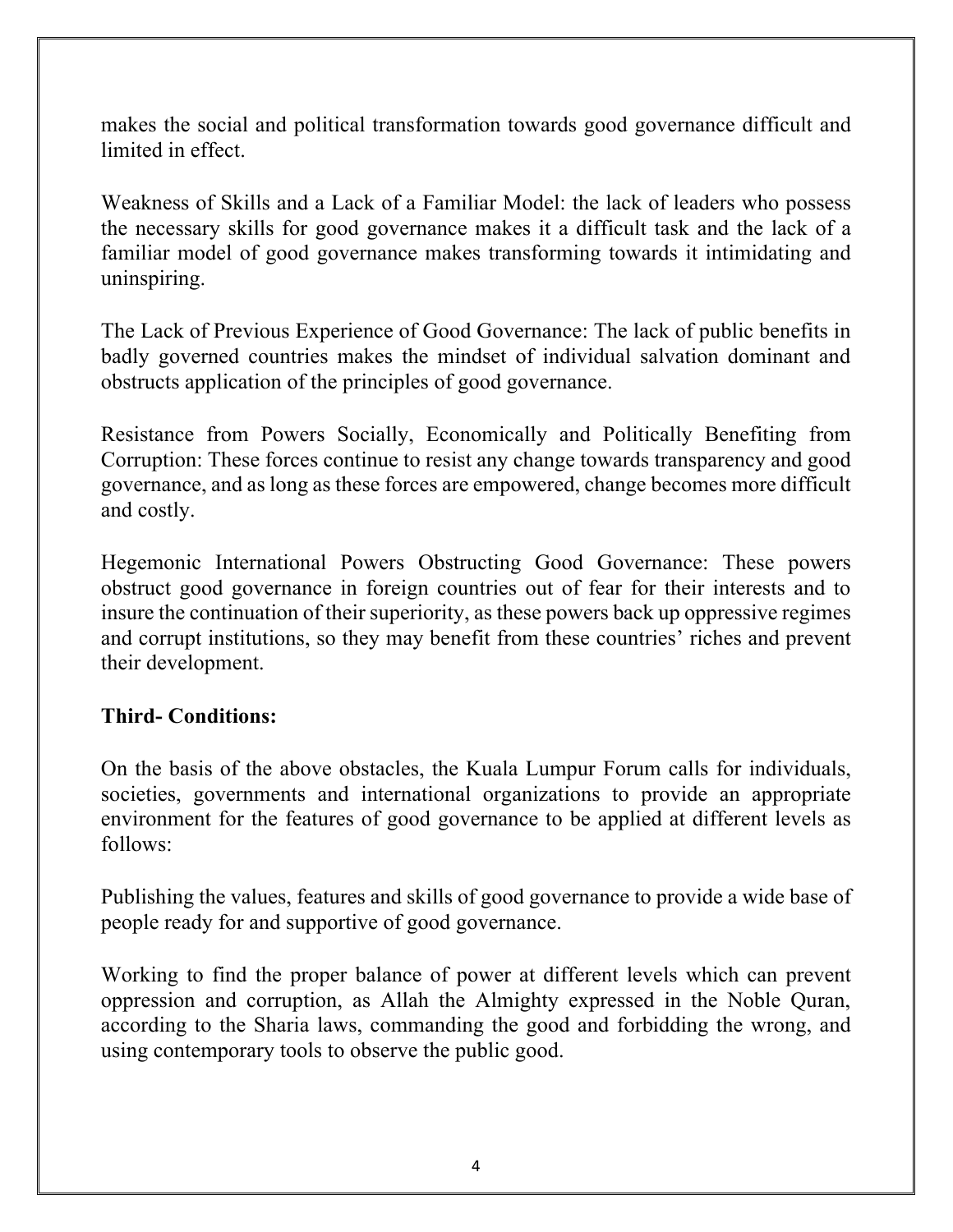Organizing the transition towards good governance on the political, economic and societal levels well, depending on dialogue, consensus and peaceful resolution to ensure the transition's success and prevent negative and violent conflicts and social discord.

Reaching a social contract between different societal groups and economic and political powers to protect rights and obligations, ensure the future, and renew the features of good governance, which is in the interest of all and which obligates all to establish and protect it.

Establishing civil and governmental institutions on the basis of the parameters of good governance, which moes ideas and ambitions to practical accomplishments which can attain an accumulation of general benefits which serve individuals and groups.

Working in the way of building an international system that is more just and merciful to both humans and the environment, in which states ally for the sake of enabling good governance throughout all countries and peoples based on the benefit of all. This is in addition to abolishing the hegemonic economic models which monopolize wealth, corrupts people, and enables corruption in economic and political institutions.

# **Fourth: Benefits:**

The benefits of good governance are significant enough to warrant working towards it, such as:

Protecting religion and respecting well-established identities, preventing ideological conflicts, given that social contracts built on good governance prevent aggression elements of the majority's cultural and civilizational identity and the general order. Good governance safeguards the rights of existing minorities, which makes the whole population compete with one another to achieve the public good.

Justice, in its comprehensive definition in different disciplines, guaranteeing rights without any discrimination and protecting the law's sovereignty above all, and providing conditions for human dignity in its various physical and spiritual dimensions.

Public security and stability, as good governance makes the state safeguard citizenship, law and justice and makes its residents eager to protect their social and formal institutions and the public tranquility, so that their lives may continue through all situations and conditions.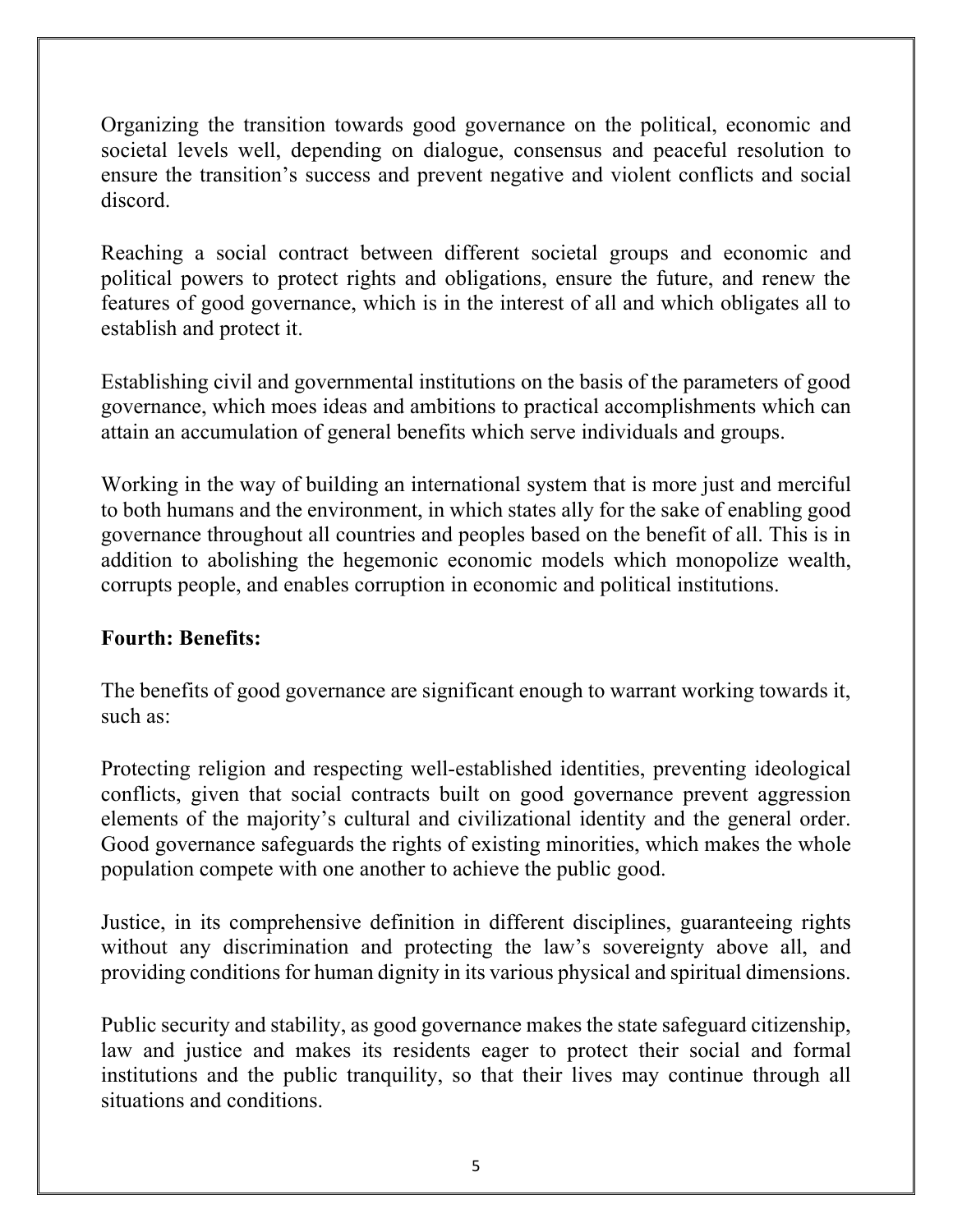Development and revival of nations, improving life conditions at the level of education, health, services, industrial capacity, food and security. Good governance promotes innovation due to the spreading of strategic vision and the effective utilization of natural and human resources contrary to corruption, oppression and ineptitude which impedes development.

Providing a balanced international system built on virtue, justice and cooperation, protecting the health of the environment, eliminating corruption and wars. Good governance obligates governments, international and regional organizations to use the values of morality, moderation and depend on dialogue to solve conflicts.

## **Fifth: Good Governance's Areas of Application:**

The Kuala Lumpur Forum's vision for good governance is comprehensive and is not related only to the top of the state pyramid. Rather, it is concerned with all that makes people in their different affairs closer to virtue and further from corruption, as good governance does not only mean power, but rather means the state of society and a way for life and a way to establish and build civilization. It has many areas of application, such as:

**Individual**: The basis for a society's morality is the morality of its individuals. As such, financial freedom of *safihs* (those who cannot be entrusted with money for foolishness) is restricted in Islam. Reaching the position of good governance cannot be achieved in its comprehensive civilizational concept as long as its values, concepts and behaviors are not well-established at the individual level. Furthermore, individual morality through disciplining the self opens the path for morality in other areas.

**Civil Society**: Civil Society has a decisive role in achieving social morality in terms of serving and monitoring different specialties and balancing and mediating between the state and society. Any society in which there are organized social networks applying the principles of good governance will become a society that is capable of representing and benefiting from those principles in different areas.

**Private Sector**: Wealth is the basis of life. Just as *safihs* cannot gain wealth, so too can it not be corrupted by financial and economic institutions. As it is not possible…. The criteria of good governance at the level of private companies, whether for profit or nonprofit, in terms of structural values is the way to a just distribution of wealth, and an essential condition for nations' prosperity and revival.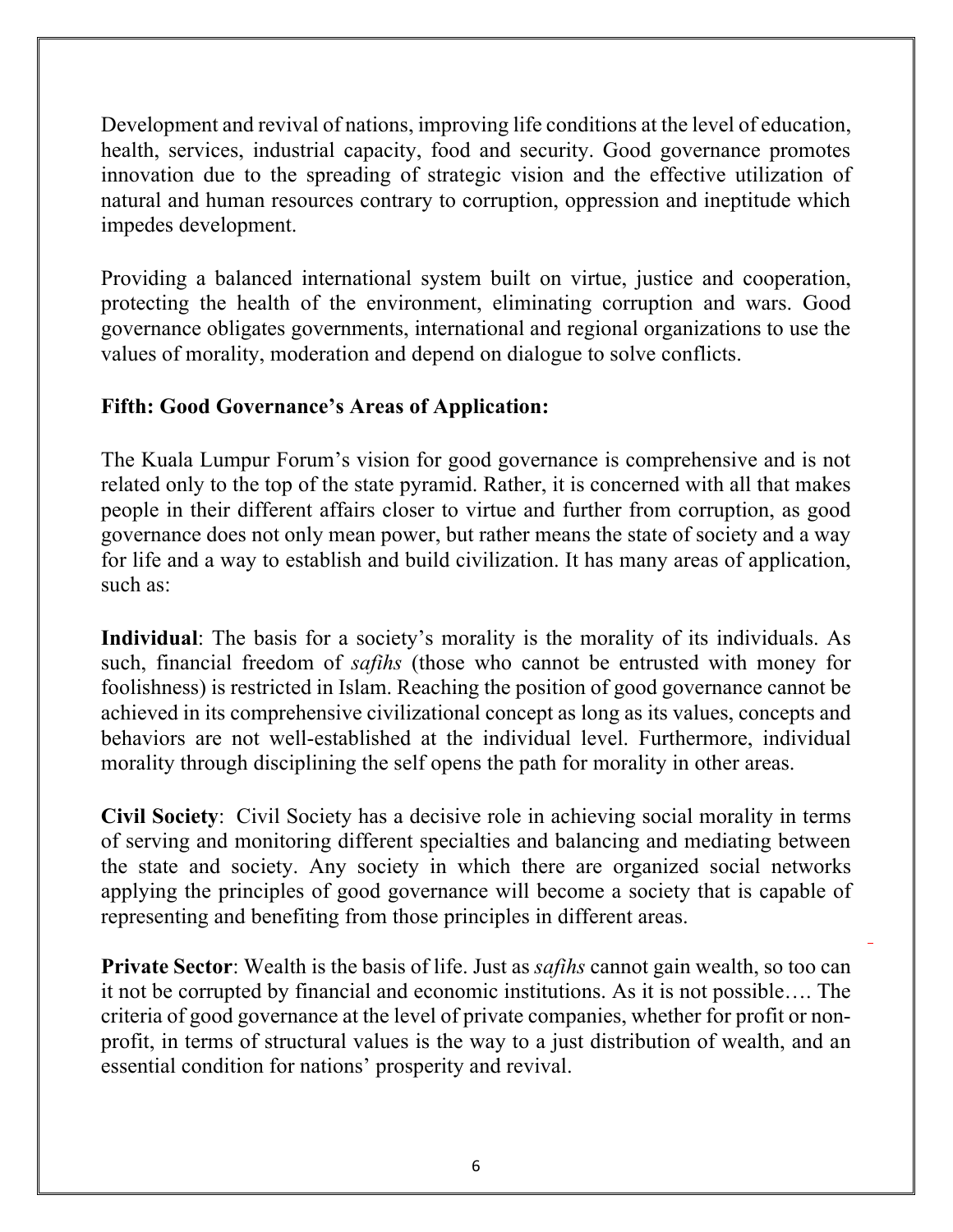**Governments and Formal Institutions**: In all areas, governance is the essential foundation for applying the principles and values of good governance, given the cultural, social, economic, legal and political environment which it provides to serve the good. Considering that governance is the leading of people and institutions and administering the public good, it prevents harm and serves the public wellbeing, achieving the Sharia's general objectives and nations' revival. The highest level of good governance is on the level of the state with its different institutions.

-

**Regional and International Organizations**: Regional and International Organizations are the formal spaces which gather all the technical means and human capabilities. This makes it an integrated model to apply the principles of good governance and widen the field's applicability and the most developed form for dealing with current transformations, the diverse conditions and particular issues in the world, the signing of conventions, and the wide training in the skills and knowledge necessary for good governance. Regional and international organizations fight corruption and the pressure of those in whose interests it is to prevent the principles of good governance.

### **Sixth: Principles and Values of Good Governance**

Building on the research papers and studies presented in the Kuala Lumpur Forum for Thought and Civilization's Third Conference, and benefiting from the United Nations criteria, the Forum has determined ten classes of values which can help decisionmakers, local and central formal institutions achieve collective and individual contentment and cooperate towards the aim of human development. Furthermore, civil society organizations, private sector companies and individuals can depend on these ten classes to improve the quality of their work and develop their tools. The Forum will work to publish these values and train and develop organizations on them. These values and principles are as follows:

**1- Values, Transparency and Ethical dimensions**: This should be the first focus for making good governance possible, as good governance without values deep in the human-self make the Prophetic model dominate over those intuitive ethical values, remains superficial. One of the benefits of ethical criteria is competing to serve the general benefit and the collective conscience against corruption and taking advantage of power and influence for immoral ends.

**2- Participation and Consensus**: Free agreement over the social contract as represented in constitutions which clarify the nature of the political regime and the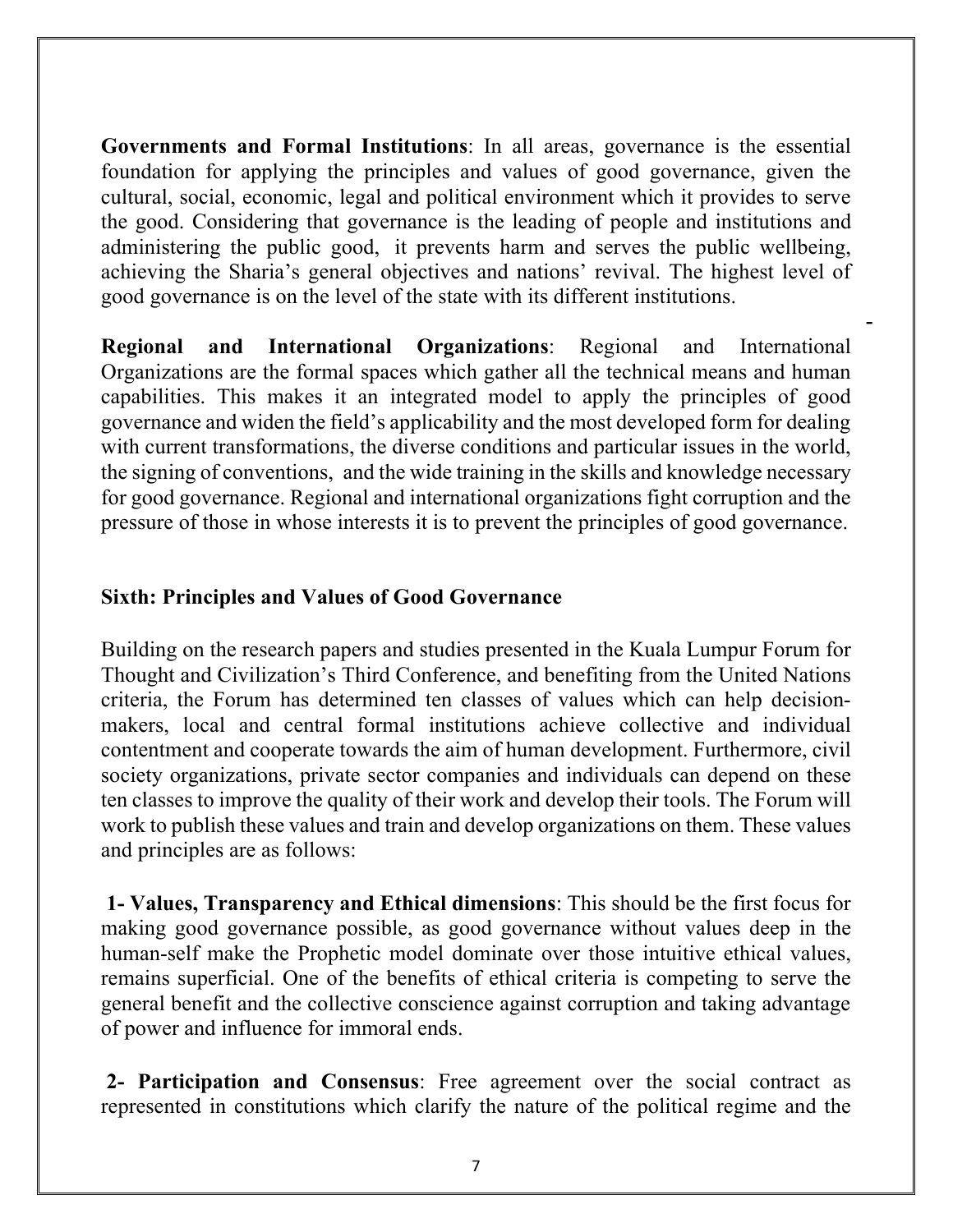extent of its congruence with the society's identity and values in order to be effective and stable, guarantees trust and contentment between the ruler and ruled. It grants citizens political participation and to choose their rulers through free and transparent elections according to internationally recognized standards of competition and transparency, and grants them participation in important decisions and policies through referendums or through the medium of their representatives in legitimate elected institutions. It further guarantees the peaceful transition of power and positions, in light of general contentment and respect for the law without blackmail or fraud.

**3- Freedoms, Right and Human Dignity:** Good governance is impossible without having human dignity and development as its aim. Good governance also guarantees collective and individual freedoms in light of the agreed upon social contract, such as: freedom of thought and expression; freedom of organization; the freedom to earn, work and socialize; the right to participate in serving the country and self-promotion through reaching the highest of positions in light of the law without discrimination; participation in public service through civil society organizations; and the criminalization of aggression, arrest, and torture for political, ethnic, religious reasons, etc.

**4- Justice, Equality and Sovereignty of the Law**: Justice is the foundation of governance, and is represented in the behaviors of the ruler, and his associates and employees. The tools of justice are an independent and just judiciary, and an effective and transparent judicial system which guarantees the speed and effectiveness of its judgements, legislation and decisions which achieve the aim of justice, protect from oppression and harm, and necessitate laws application upon all. Justice provides a financial, administrative and legislative environment which guarantees equal rights, opportunities and services between individuals, regions and groups, and prevents discrimination.

**5- Shura (Mutual Consensus) and Effective Institution Building**: Given the Almighty describing Muslims as those who "conduct their affairs with mutual consultation," Shura, or mutual consultation, is a necessary attribute for Muslims. Furthermore, given the Almighty's saying "and consult with them in conducting matters," it is a necessary collective institution for the effectiveness of legislation and decision-making, It is a strong and effective institution which guarantees the state's continuation, no matter the crises it faces, and is the framework which ensures good governance, whether in terms of committees of experts in different fields, or gatherings of consultation and advice. Consultation at the highest institutional level is with the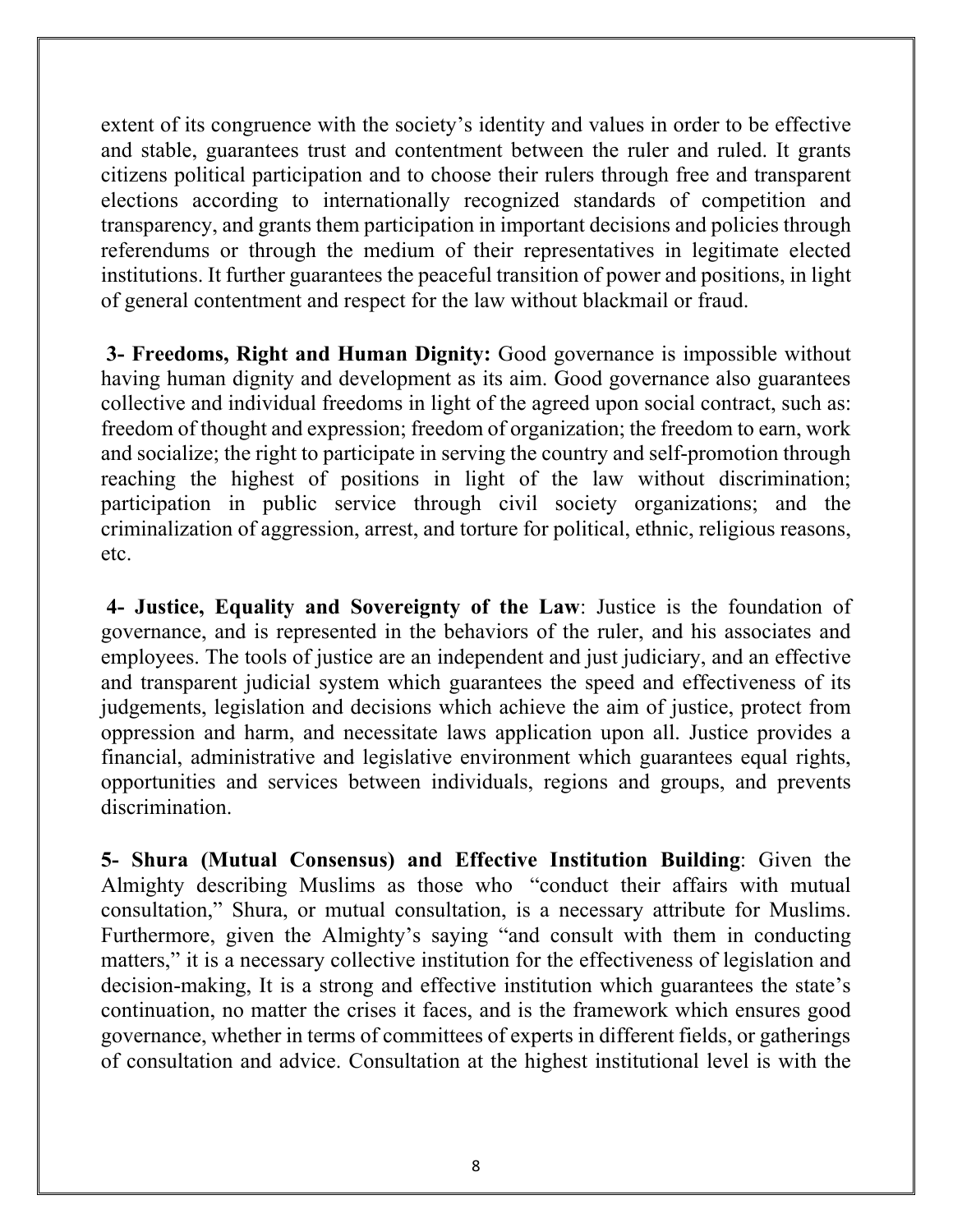three branches of government: executive, legislative and judiciary, the separation of which makes them complete one another.

**6- Vision, Strategic Planning and Effective Response**: One of the signs of good governance is providing strategic vision for leaders and institutions based on planning and strategic administration to achieve national development. This is accomplished through competent supervision and comprehension of internal and external dynamics, historical, social and cultural complexities, the determining of priorities, and the effective utilization of resources. Additionally, good governance is achieved through sustainable development for future generations, understanding performance indicators and quality assurance in different domains, and effective response to residents' demands, crisis management, and threat assessment.

**7- Employing and Deputizing the Trustworthy:** Good governance is not achieved only with a good ruler or the ability of those who take decisions, or fixing institutions, rather morality is only complete with the ruler and those close to him keeping good company, and the ministers, technocrats and employees taking care to be professional in their work and honest with the wealth delegated to them. That can only be done by carefully and transparently selecting them on the basis of their qualifications and merit, continually training them and preserving their professional abilities, and providing a work system which rewards their productivity and protects them from corruption.

**8- Openness and Transparency**: Good governance requires transparency of laws and procedural systems in different public affairs, freedom of access to information, and free channels of communication between all segments of society (citizens, officials and institutions). It also requires informing the general public of decisions, policies, indicators, outcomes and results. These measures facilitate a better understanding of rights and opportunities for all members of society as well as presenting the threats and risks of each course of action. This clarity around courses of action for success without discrimination in granting opportunities across different fields ultimately prevents conflicts of interest and the abuse of power.

**9- Accountability and Auditing**: Meeting ethical standards alone is not sufficient for achieving good governance, nor is sound institutional building, competence and transparency. Allah Almighty has made it clear that corruption on earth does not cease except if it is pushed back, and he made giving advice and commanding the good and forbidding the wrong an obligation and the basis of this life and the next. Accordingly, good governance is accountable governance at its various levels, as a prevailing societal culture, and through various institutional and auditing measures. This is true